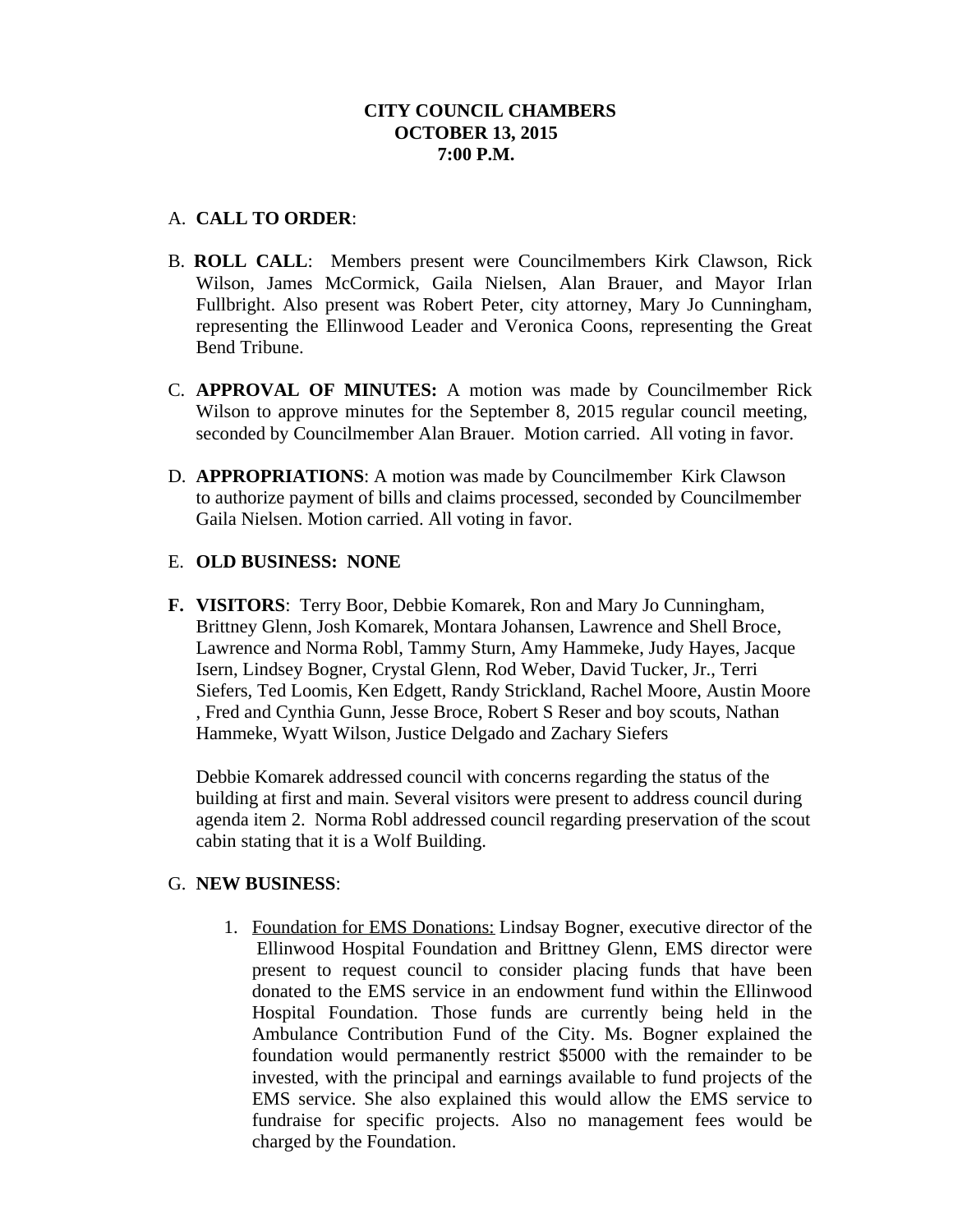Staff explained the city auditors have recommended waiting until after the end of the year, if council approves the request. A motion was made by Councilmember Alan Brauer to approve the placement of the Ambulance Contribution monies in the Ellinwood Hospital Foundation as endowment funds, seconded by Councilmember Gaila Nielsen. Motion carried. All voting in favor.

2. Scout House Roof: Staff presented council with an estimate from Joiner Construction Inc. to replace the roof at a cost of \$4,048, with an additional cost of \$700 to replace deteriorating decking. Several visitors were present to address council about the scout cabin roof and other improvements to the structure. Visitors told the council the scout cabin is used at least once a week. Staff explained the roof is the main priority at this time. Robert S Reser addressed council and told them he has an individual who will donate 100% of materials. It was suggested that the scouts form a committee and meet with Bud Newberry, City Administrator to discuss potential improvements to the scout cabin. The meeting was scheduled for Wednesday, October 21 at 7:00 at Mr. Reser's home at 207 W C. This issue was tabled awaiting the outcome of the meeting.

Mayor Irlan Fullbright, requested item 6 on the agenda, Ellinwood Chamber of Commerce Request, be moved to item 2a.

2a. Ellinwood Chamber of Commerce Request: Jacque Isern, representing the Ellinwood Chamber of Commerce was present to request the use of Wolf Park for the annual Christkindlmarket, including the use of the band shell for the Christmas tree on Sunday December 6<sup>th</sup>. Ms Isern also requested council to allow the use of live animals for their Living Nativity.

A motion was made by Councilmember James McCormick to allow the Ellinwood Chamber of Commerce to utilize Wolf Park for the Christkindlmarket on Sunday, December 6<sup>th</sup>, seconded by Councilmember Rick Wilson. Motion carried. All voting in favor.

3. Stop Sign at Humbolt and Pohlman: Staff has received a request to remove the stop sign on the northeast corner of the intersection of Humbolt and Pohlman. After some discussion, Councilmember Gaila Nielsen made the motion to approve the request to remove the stop sign at Humbolt and Pohlman, seconded by Councilmember James McCormick. Motion carried. All voting in favor.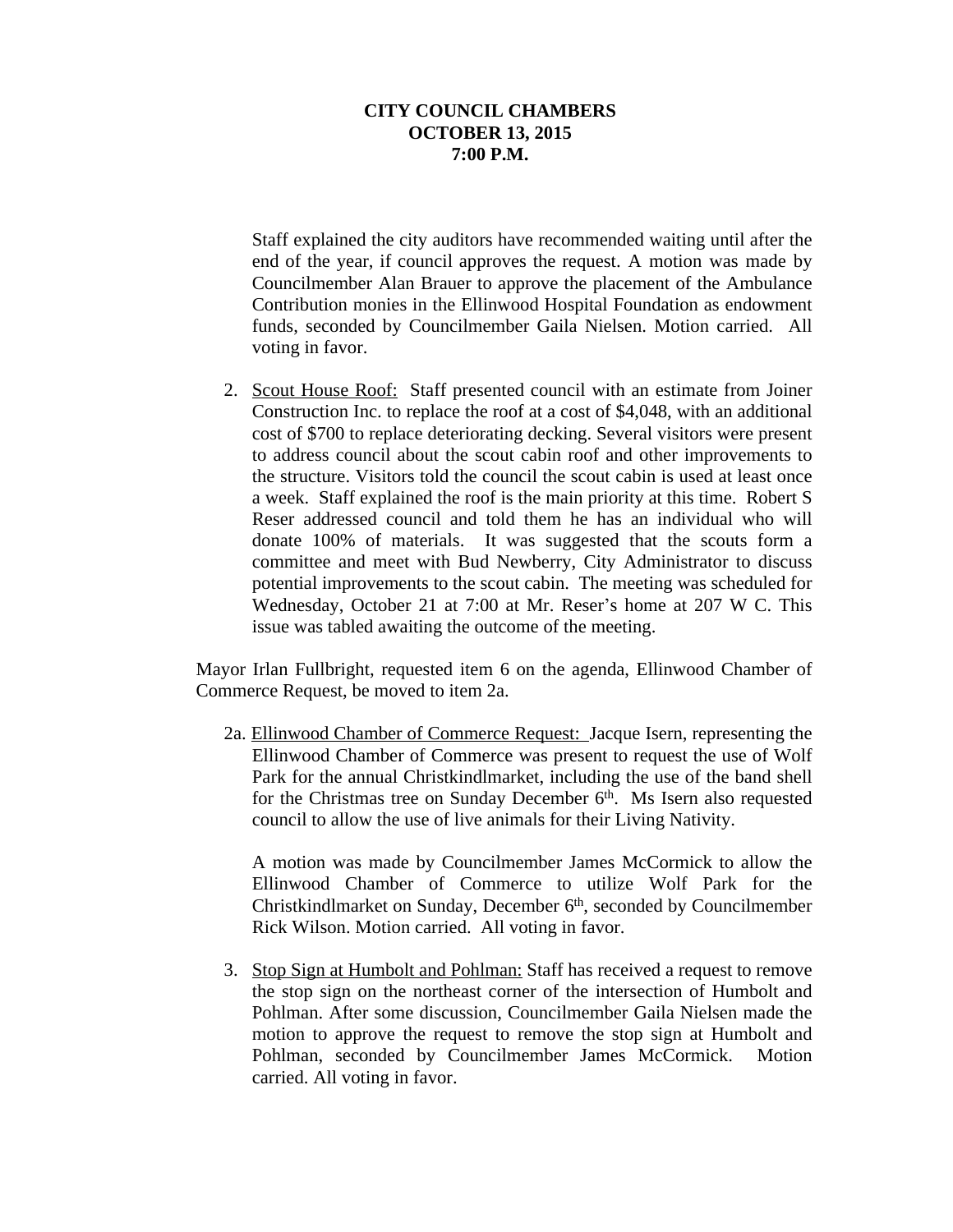- 4. Resolution for KDOT Project Financing: Presented to council was Resolution 101315, a resolution authorizing the City to borrow funds for temporary financing of utility service and improvements pursuant to K.S.A. 12-16,109. This resolution will allow the city to secure temporary financing for the KDOT project through Community Bank of the Midwest. A motion was made by Councilmember Alan Brauer to approve Resolution 101315, seconded by Councilmember Kirk Clawson. Motion carried. All voting in favor.
- 5. Executive Session Related to Attorney Client Privilege: An executive session is requested for discussion of matters related to client attorney privilege, with Robert Peter, city attorney present. A motion was made by Councilmember Kirk Clawson to adjourn into executive session for fifteen (15) minutes for discussion of matters subject to client attorney privilege, with Robert Peter, city attorney and Kim Schartz, city clerk present and that the council meeting will reconvene in the council chambers, seconded by Councilmember James McCormick. Motion carried. All voting in favor. The governing body recessed into executive session at 7:55 p.m.

Meeting reconvened at 8:10 p.m. No action taken.

#### H. **REPORTS**:

- 1. Municipal Court Report: Presented to Council was the Municipal Court Report for September, 2015.
- 2. Utilities Production Report: Presented to Council was the Utilities Production Report.
- 3. Staff Reports:
	- a) Staff will meet with the Hospital Board regarding the Neighborhood Revitalization Plan on October 28<sup>th</sup>.
	- b) Staff reported the City has received an invitation to tour the Dogwood Facility on October 28<sup>th</sup>. Please call the city office by October 23rd if interested in attending.
	- c) Staff reported the city crews have been working on the swimming pool.
	- d) Staff reported the electric portion of the KDOT project is progressing as scheduled.
	- e) Staff reported the League of Kansas Municipalities is having a regional dinner at the Cosmospher in Hutchinson on October 29<sup>th</sup>. Please call the city office by October 23<sup>rd</sup> if interested in attending.